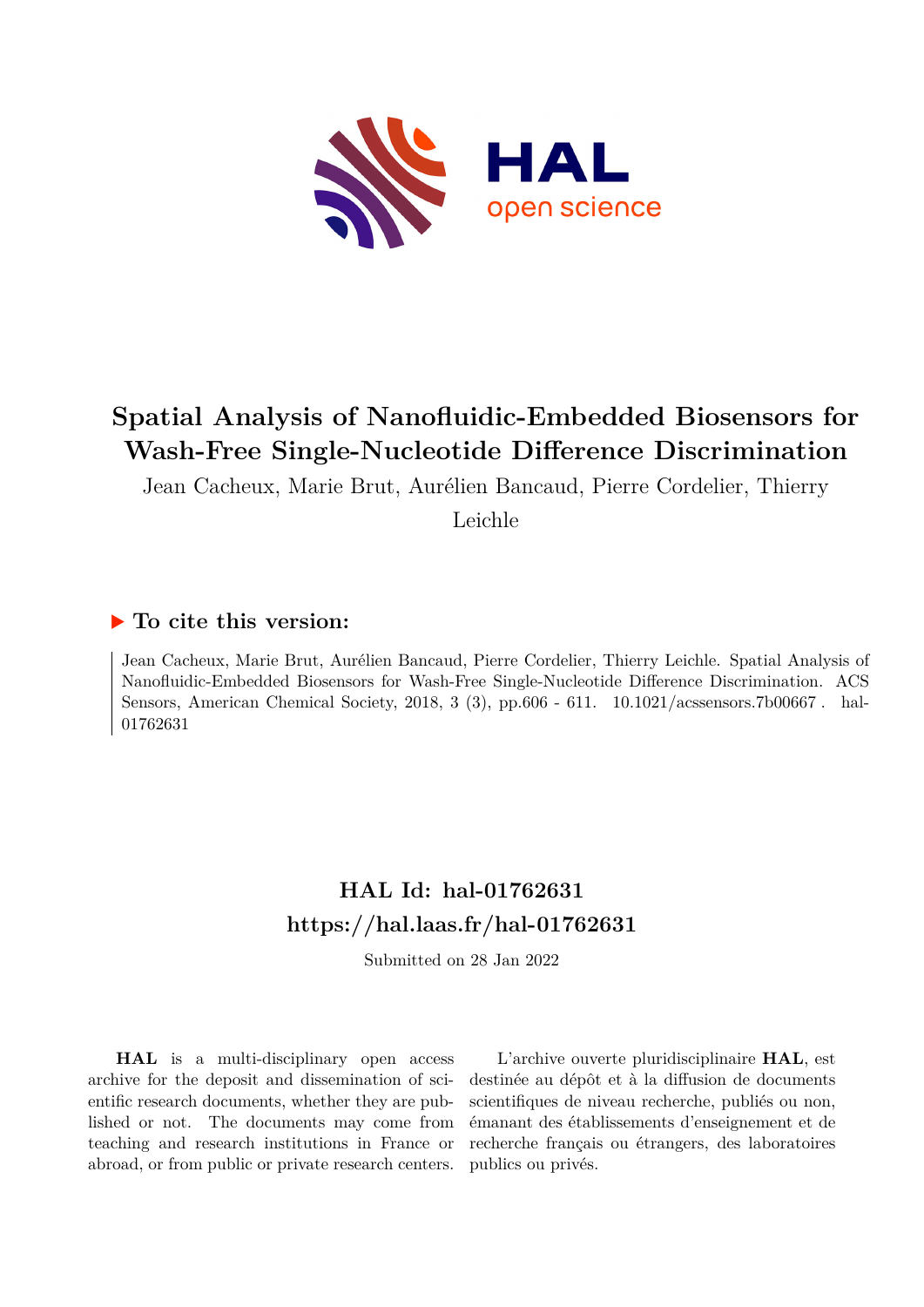# Spatial analysis of nanofluidic-embedded biosensors for wash-free single-nucleotide difference discrimination

*Jean Cacheux1, 2, Marie Brut1 , Aurélien Bancaud1 , Pierre Cordelier2\* , Thierry Leïchlé1\*†*

<sup>1</sup> LAAS-CNRS, Université de Toulouse, CNRS, Toulouse, France

<sup>2</sup> Université Fédérale Toulouse Midi-Pyrénées, Université Toulouse III Paul Sabatier, INSERM,

CRCT, Toulouse, France

KEYWORDS: Single-nucleotide difference, miRNA, nanofluidics, biosensing, fluorescence, depletion, hybridization

<sup>\*</sup> Both authors contributed equally to this work.

<sup>†</sup> tleichle@laas.fr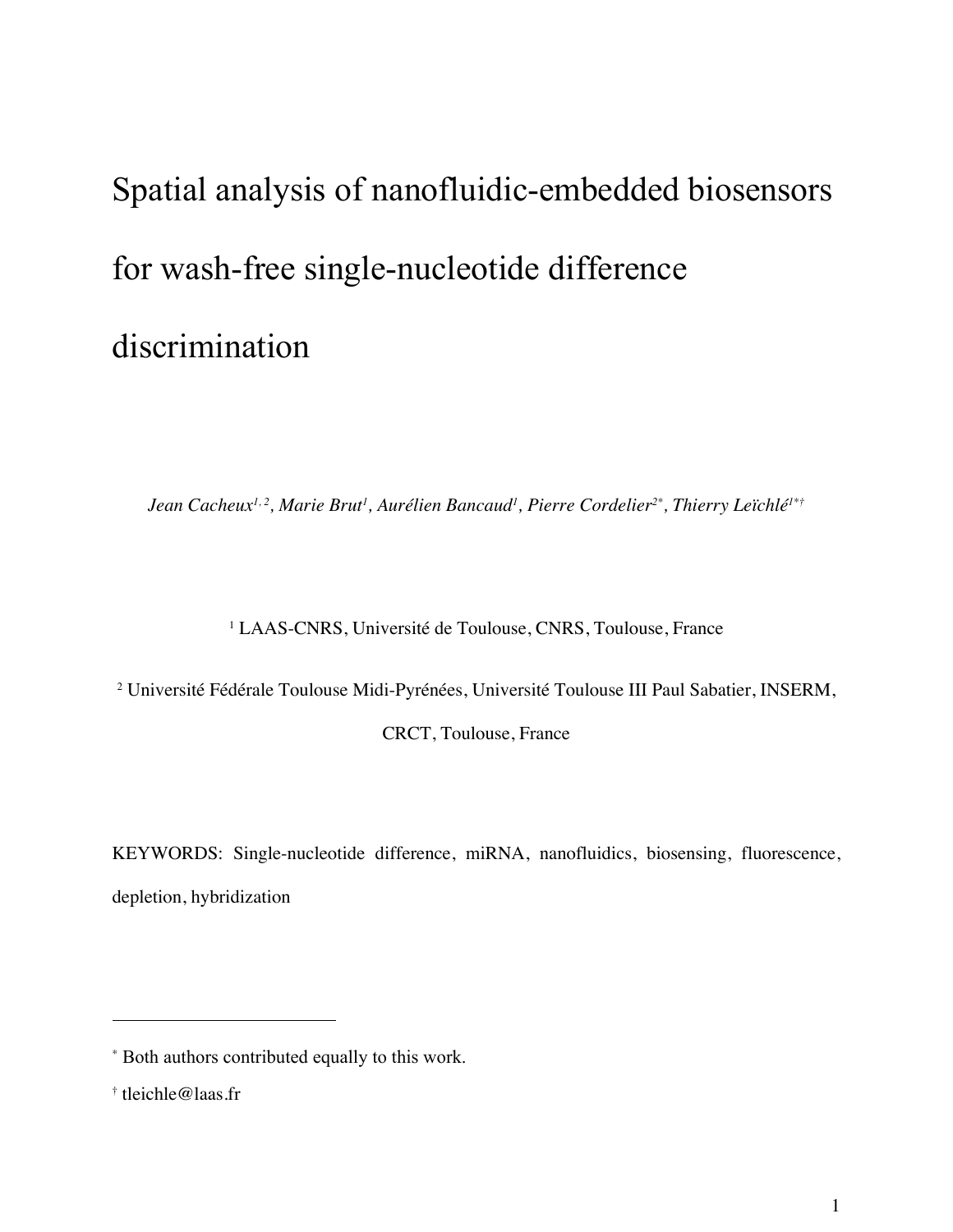#### ABSTRACT

In this work, we demonstrate that the analysis of spatially resolved nanofluidic-embedded biosensors permits the fast and direct discrimination of SND (single-nucleotide difference) within oligonucleotide sequences in a single step interaction. We design a sensor with a linear dimension much larger than the channel depth in order to ensure that the reaction over the whole sensor is limited by the convection rate. Thus, the targets are fully collected, inducing a non-uniform spatial hybridization profile. We also use the nanoscale height of the channel, which enables us to minimize the amount of labeled molecules flowing over the sensor and hence to reduce the fluorescence background, to carry out real-time hybridization detection by fluorescence microscopy. Taken together, these design rules allow us to show that the spatial hybridization profile depends on the duplex affinity, and we speculate that the on and off-rate constants can be inferred during target injection, which is not possible in local analysis where the dissociation step through rinsing must be conducted. We finally manage to discriminate a GT mismatch on a microRNA sequence by optimizing the interaction temperature and the probe design after a few minutes of interaction in a single step protocol. This work may be applied to any biosensing transduction scheme with spatial resolution, *e.g.* surface plasmon resonance imaging, integrated into nanofluidic channels for applications where high oligonucleotide sequence selectivity and short analysis times are required.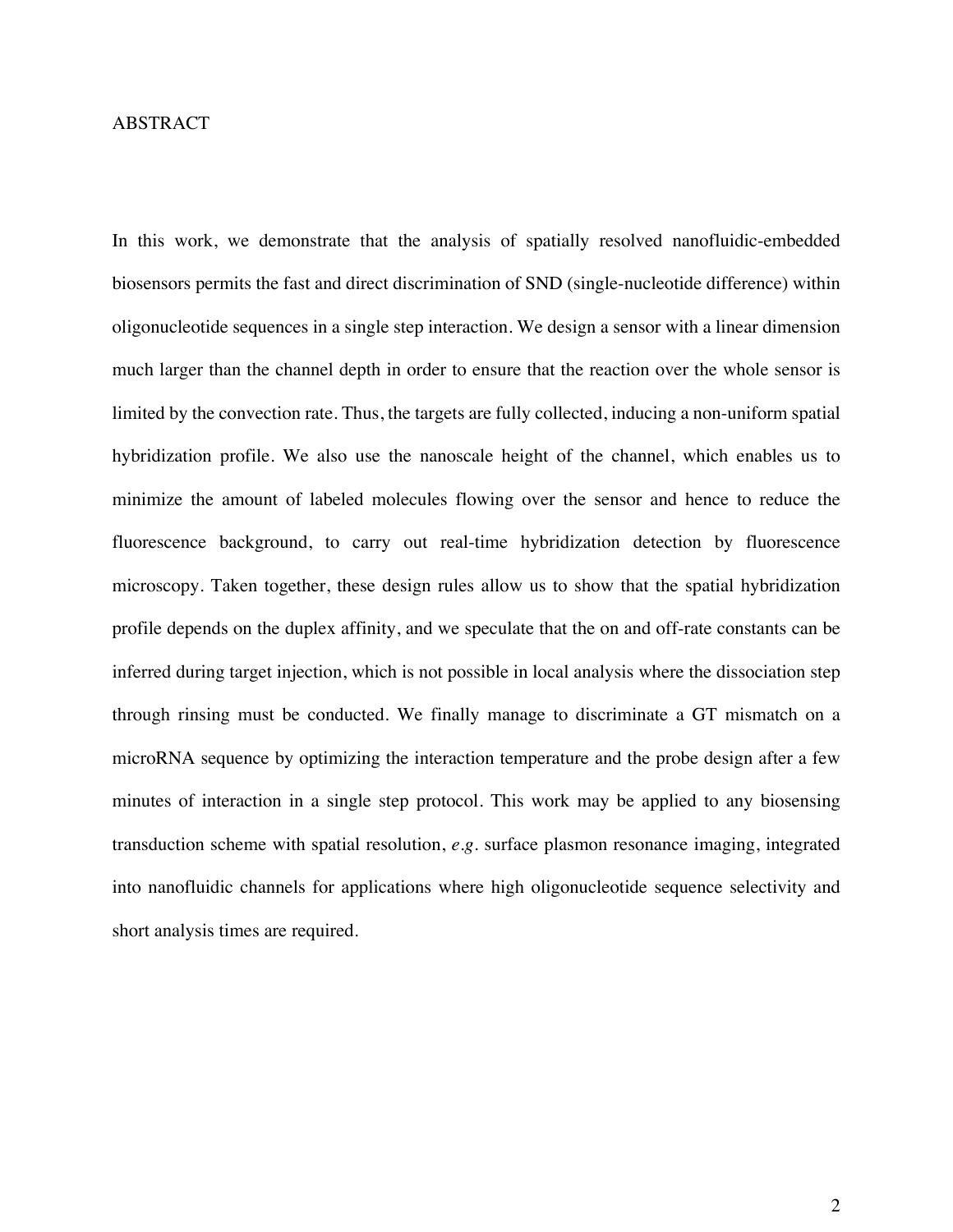A SND (single-nucleotide difference) can originate from either a polymorphism or a mutation [1] of one base into an oligonucleotide sequence. The gold standard for the identification of such SND is the Next Generation Sequencing [2-3], a costly and time-consuming approach that enables the systematic discovery of new SND. Sanger sequencing that targets specific sequences is another cheaper and faster solution to achieve SND analysis, however, it is not well-suited to short targets, *e.g.* miRNA, since cloning and amplification steps are carried out before sequencing [4-5]. Following identification, target detection methods using an appropriate probe design, such as DNA microarrays [6], can be relevant. They mostly consist in measuring the ratio of hybridized duplexes while sweeping the temperature in order to detect a reduced melting temperature (the SND sequence is energetically less stable than the full-match target). Nevertheless, these methods always require a pre-amplification step via PCR (polymerase chain reaction) because of their low sensitivity [7-8]. Alternative approaches include the use of specific rolling circle amplification [9], a multi-step protocol based on enzymatic reaction and quantum dots labeling. Additional strategies are based on molecular beacons coupled to quantum dots [10] or graphene sheets [11], both using a specific revelation step and only revealing differences at equilibrium. Also, specific enzymes (T4 RNA ligase and DNAzyme) coupled to gel electrophoresis [12] offer good selectivity but involve multiple preparation steps. Finally, addressing the association and dissociation rates of the duplex formation may help discriminate single base differences [13-14]. It was shown that the discrimination is clear only during the rinsing step because the dissociation rate is much faster when a mismatch is present in the duplex while no discrimination is possible when solely studying the association rate [15].

Despite the fact that highly sophisticated detection methods have already been developed, none of them is compatible with direct detection and absolute quantification of oligonucleotides since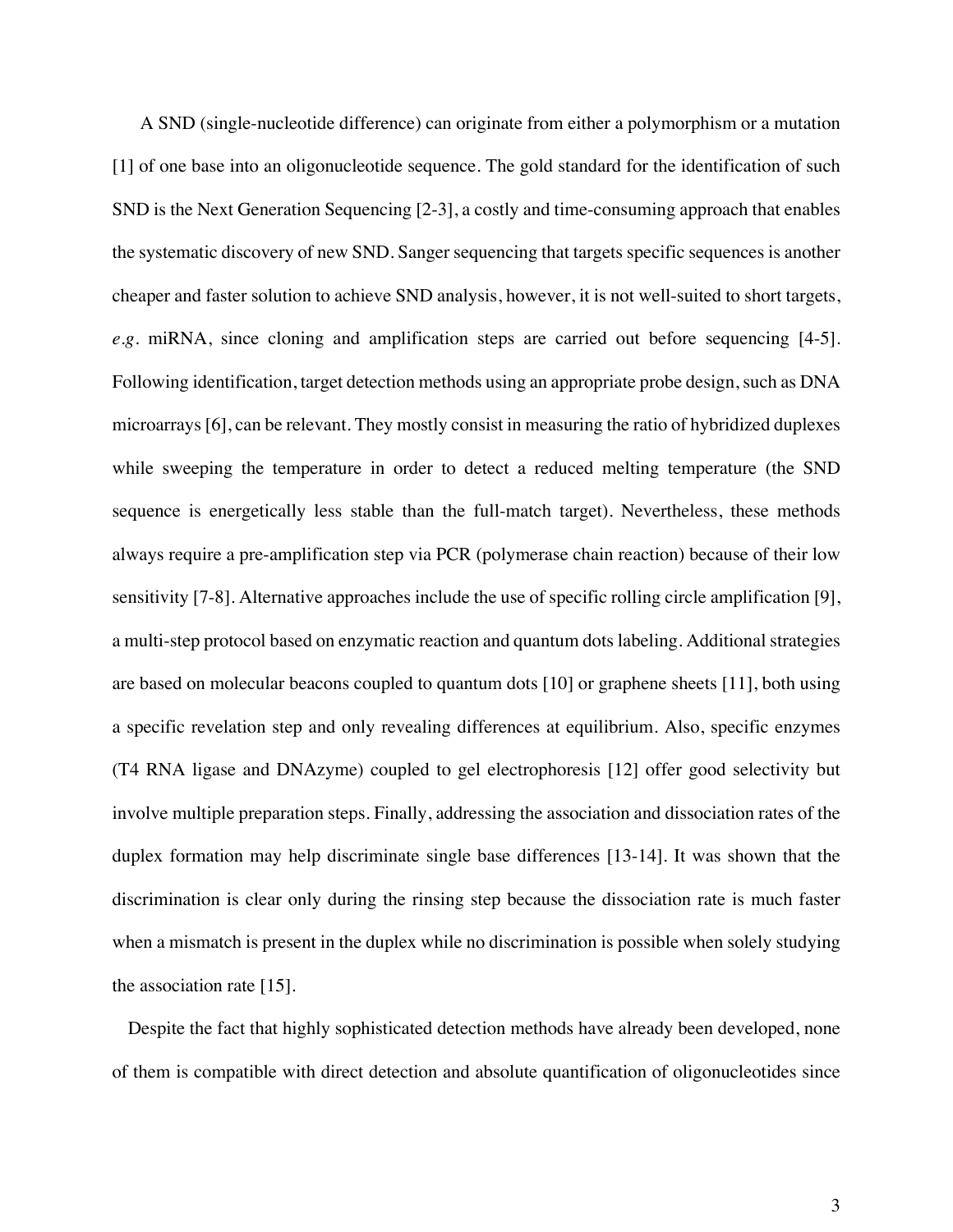they often require a cumbersome, multi-step protocol including target amplification. Moreover, such technologies rarely point out specificity at the base level (single nucleotide differences, SND) nor the stability of the SND/probe duplex that strongly relies on the position and the nature of the bases involved in the mismatch [16-17].

Here, we present a novel nanofluidic-embedded biosensor functionalized with DNA probe sequences complementary to candidate oligonucleotides, specific enough to detect SND via affinity discrimination in a single-step real-time detection protocol. Our sensing platform relies on the analysis of the spatial hybridization profile along the sensor, derived through fluorescence imaging, that highly relies on the duplex affinity.

By optimizing the interaction temperature and the probe design, we manage to discriminate goldstandard, hard-to-detect mismatches on a 22 bases single-stranded microRNA sequence within a few minutes of interaction, in the absence of preanalytical processing or a washing step. Taken together, the novel analysis method presented herein not only allowsfor the real-time identification of microRNA at the single-base level but can also be translated into further applications (DNA, proteins, etc.) with any transduction scheme (surface plasmon resonance, MEMS, etc.) as long as the biosensor is spatially resolved into nanochannels.

#### RESULTS AND DISCUSSION

#### **Nanofluidic-embedded biosensing platform**

The biosensor consists of a functionalized gold patch embedded in a nanochannel connected to two inlet/outlet microchannels. The nanoscale size of the fluidic channel results in several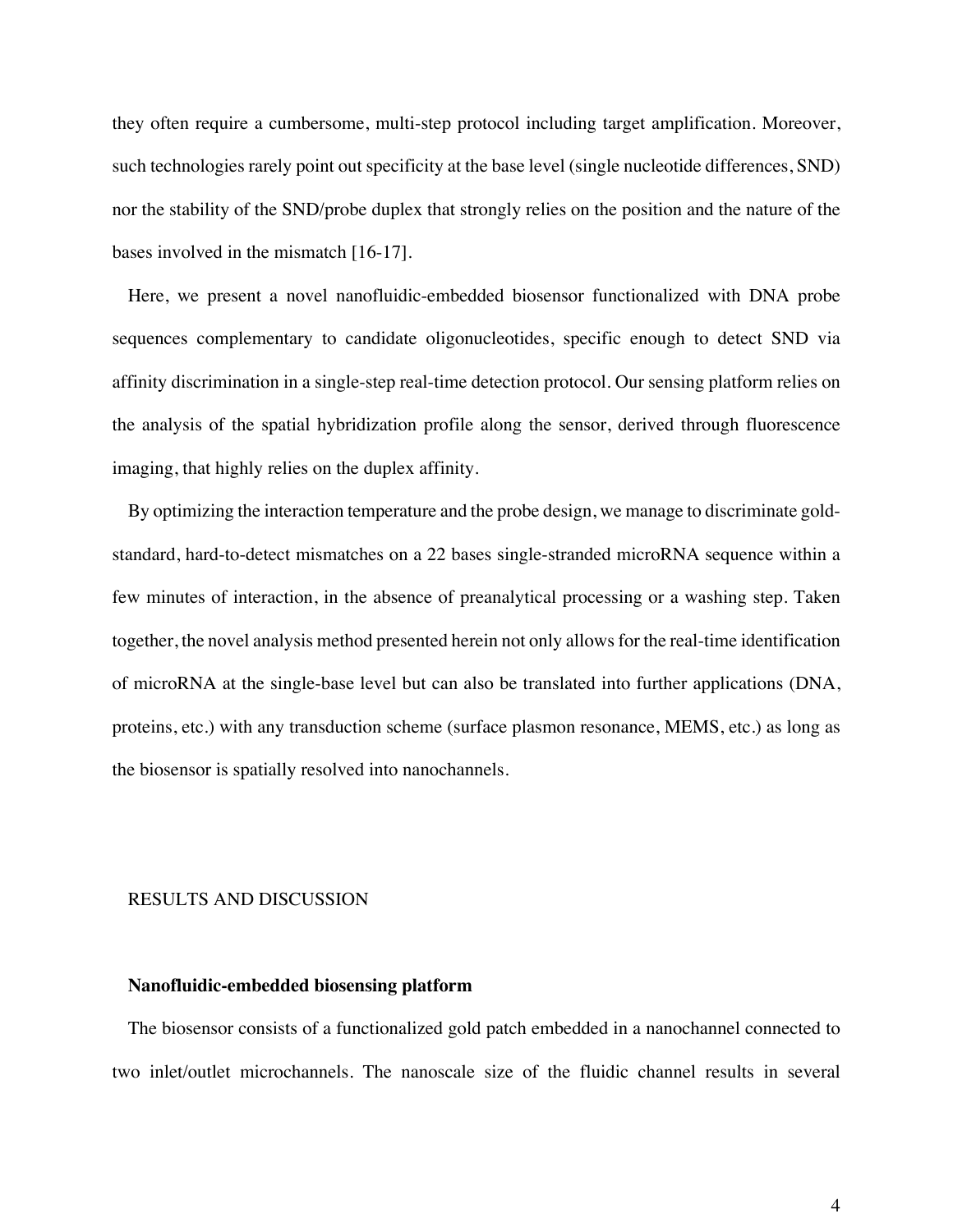consequences unique to our platform. First of all, the time for molecules to diffuse over the channel height, which is within the millisecond range, is highly shortened in comparison with the travel time by convection over the gold patch. Hence, the sensor operates into a "full target collection" regime where upcoming molecules are consumed by the sensor and a depletion zone forms along the fluid flow (figure 1.a) [18]. Besides, because the sensor length (50  $\mu$ m) is much larger than the channel height (500 nm), the biochemical reaction over the whole sensor surface is limited by the convection rate. As a result, the reaction rate is not uniform at the sensor surface, unlike what is usually observed in microfluidic devices. By defining a sensor with a high spatial resolution  $\left($  < 1  $\mu$ m), it is possible to locally study the molecular interaction and plot the non-uniform reaction rate along the sensor length.

The other consequence of using nanofluidics is that the number of labeled target molecules flowing above the sensor (concentration  $\times$  channel thickness) is reduced and the resulting fluorescent background is negligible. Thus, it is possible to observe the dynamic target/probe molecules reactions in real-time and without the need to wash the channel. Consequently, we can use our sensing platform with standard fluorescence microscopy to probe the sensor surface with high spatial resolution (determined by the camera pixel size) and study dynamic interactions with a simple and standard laboratory equipment.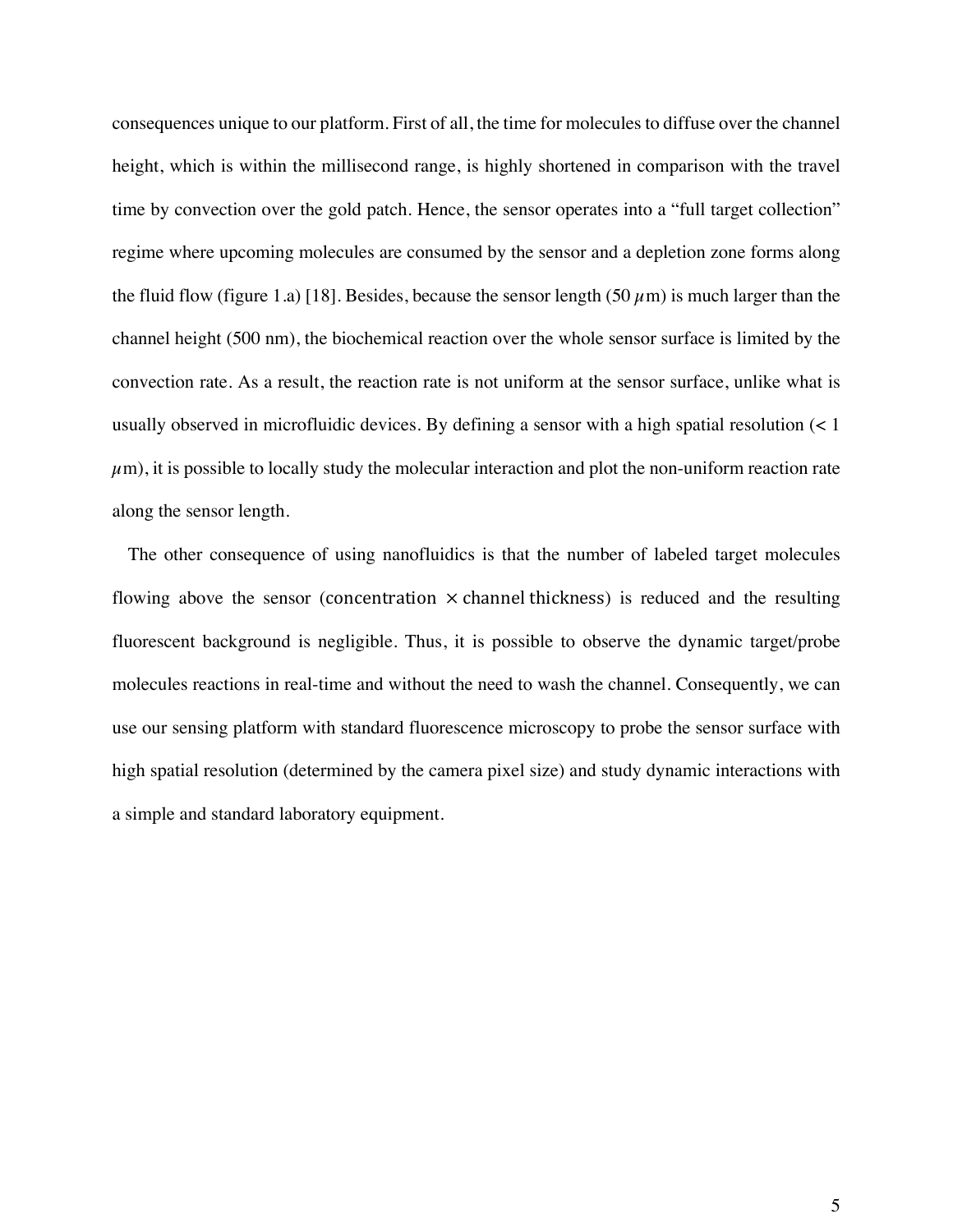

Figure 1. a) Working principle of the nanofluidic biosensor: target molecules (green) injected in the nanochannel are trapped by the specific probes (blue) immobilized onto a gold patch. This results in a depleted zone and the concentration of target molecules decreases along the fluid flow. b) Time lap fluorescence images recorded onto the sensor (scale bar =  $10 \mu$ m) and data analysis: classical kinetic study is obtained by plotting the fluorescence signal from a spatially resolved specific sensor location (one camera pixel) versus time (top, red), and profile analysis proposed in this work, obtained by plotting the fluorescence intensity along a line of pixels on the sensor versus the distance (bottom, blue).

Using fluorescence images of the biosensor, there are various ways to analyze the signal over the sensor and to derive information on molecular affinity (figure 1.b). The classical approach is based on the spatially localized data, where the fluorescence signal recorded as a function of time results in common kinetic sensorgrams and fitting methods are used to obtain association and dissociation constants. To this aim, the fluorescence signal, *i.e.* the reacting probe ratio, is measured with a continuous flow of labeled targets. Because the association rate depends on the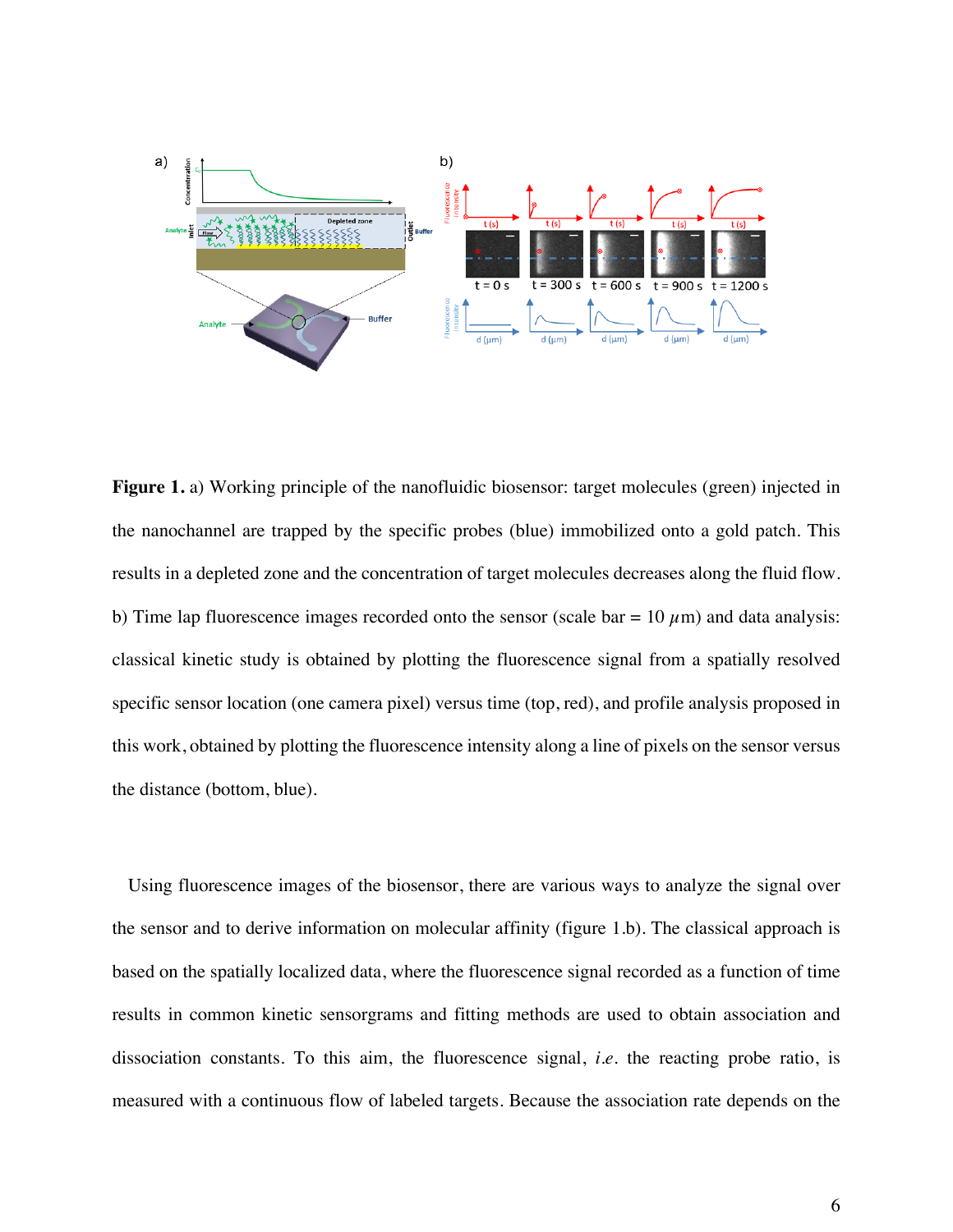target concentration, fluorescence intensity is taken at the forefront of the sensor where the target concentration above the sensor equates the solution concentration. Moreover, the signal is measured locally using only one (or a few) pixel in order to be in reaction-rate limited *vs.* convection-limited interaction regime (figure 1.b, top). Then, the sensor is rinsed (by reversing the fluid flow in the nanochannel and allowing buffer solution to flow back on the sensor) to dissociate the probe/target duplexes. Association and dissociation constants are then derived from the kinetic sensorgram using a simple Langmuir fit of the data.

From the same data set, it is also possible to proceed to a global analysis of the sensor by plotting the fluorescence signal along the sensor length following a line of pixels at various times (figure 1.b, bottom). Because of the non-uniform reaction kinetics taking place along the sensor length due to the convection-limited regime and the target depletion layer, this analysis provides additional information on the probe/target interaction. Consequently, same association/dissociation constants can be obtained during a single association step without the need for time-consuming rinsing steps.

#### **Hybridization profile analysis**

When biomolecules with strong affinity interact in appropriate flow conditions, target molecules injected in the nanochannels are captured by the sensor until it saturates and the flowing solution is depleted. As a result, the fluorescence profile along the sensor length exhibits a sharp peak at the front and a rapid decay. Considering the same geometry and flow rate, weaker duplex affinities result in lower reaction rates. The direct consequence is that the amount of target molecules captured at the upcoming sensor surface is lower and a portion of injected targets can flow over the sensor and interact downstream. This leads to the leveling of the fluorescence profile where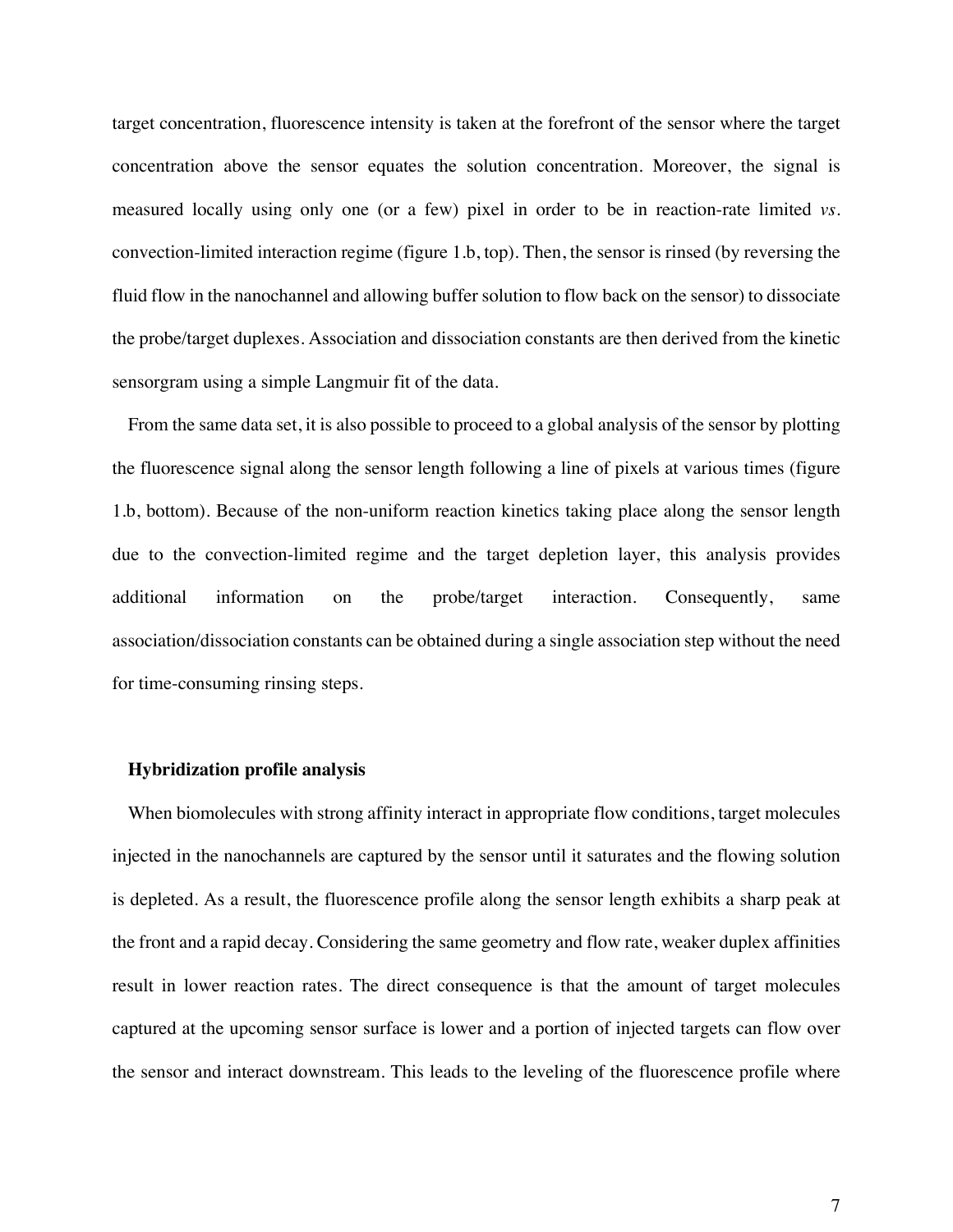the signal peak at the front of the sensor is not as high and the decay, not as abrupt. In the extreme case, where the interaction is non-specific, the reaction rate is low enough leading to a reaction rate uniform all over the sensor surface and so is the profile.

We have experimentally observed the aforementioned behavior and studied the dependence of the hybridization profile on the duplex affinity using microRNA targets. To this aim, we have selected two targets from the let-7 microRNA family that differ only from two nucleotides (hereinafter called "full-match" for the let-7c sequence and "DND", *i.e.* double nucleotide difference, for the let-7f sequence) and one DNA probe sequence that includes locked nucleic acid (LNA) bases complementary to the full-match sequence (p-let-7c-6LNA sequence, see the supplementary information table S1). First, we studied the kinetics of interaction of each duplex in a classic configuration, where association and dissociation rates are obtained from spatial localized data using the procedure described in the previous section. Since similar affinities were measured at room temperature (see the supplementary information figure S1.a), experiments were conducted at higher temperatures (the affinity of each duplex depends exponentially on the reciprocal of the temperature) to help better discriminate the two targets (figures 2.a and 2.b). It is worth noting that the fluorescence signal could not be directly compared between experiments at different temperatures because the dye yield is temperature-dependent [19, 20]. Thus, data were normalized using the steady state fluorescence signal of the full-match sequence for each temperature (figures 2.a, 2.b).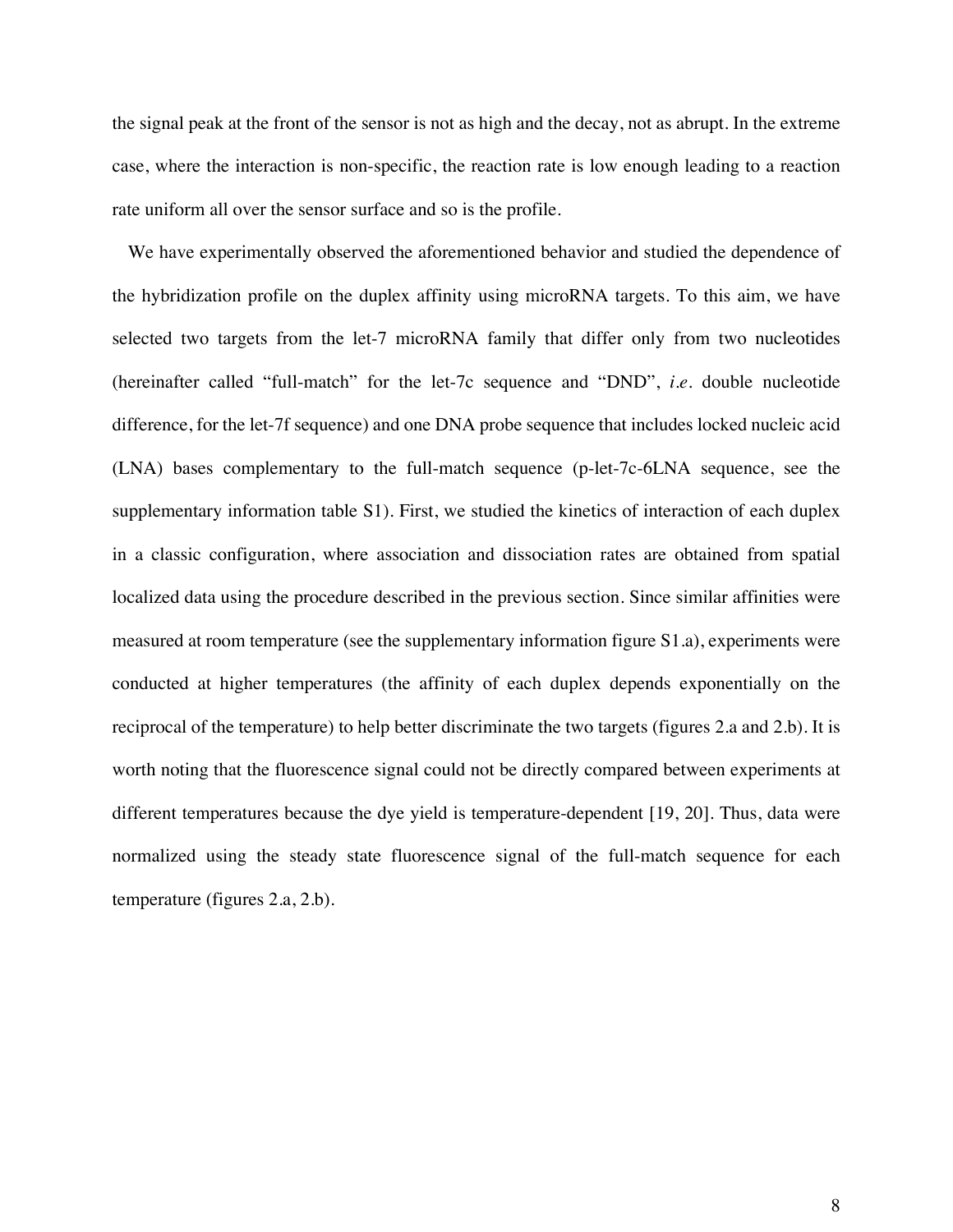

**Figure 2.** Kinetic sensorgrams of the full-match and DND targets at 35°C (a) and 45°C (b) after normalizing each set of data using the full-match steady-state value: during these experiments, a 100 nM analyte solution is injected in the nanochannel with a pressure of 10 mbar during 480 s, then the sensor is rinsed with pure buffer by reversing the pressure flow (at the time indicated by the arrow). c) Same data as in (a) and (b) after normalizing each set of data with its steady state value.

Using the full-match target steady-state signal for data normalization, a difference between the plots for the two targets is clearly observed after target-probe interaction, even at 35°C (figure 2.a). As expected, better discrimination is obtained by increasing the temperature to 45°C (figure 2.b). However, experiments conducted at 55°C (see the supplementary information figure S1.b) show that the DND target is no longer detected (no hybridization occur on the sensor) while a significant fluorescence is still measurable with the full match target. Using the experimental sensorgrams, binding constants were extracted using a Langmuir fit [21, 22], and then experimental Gibbs free energies were derived for each duplex. These experimental data are in very good agreement with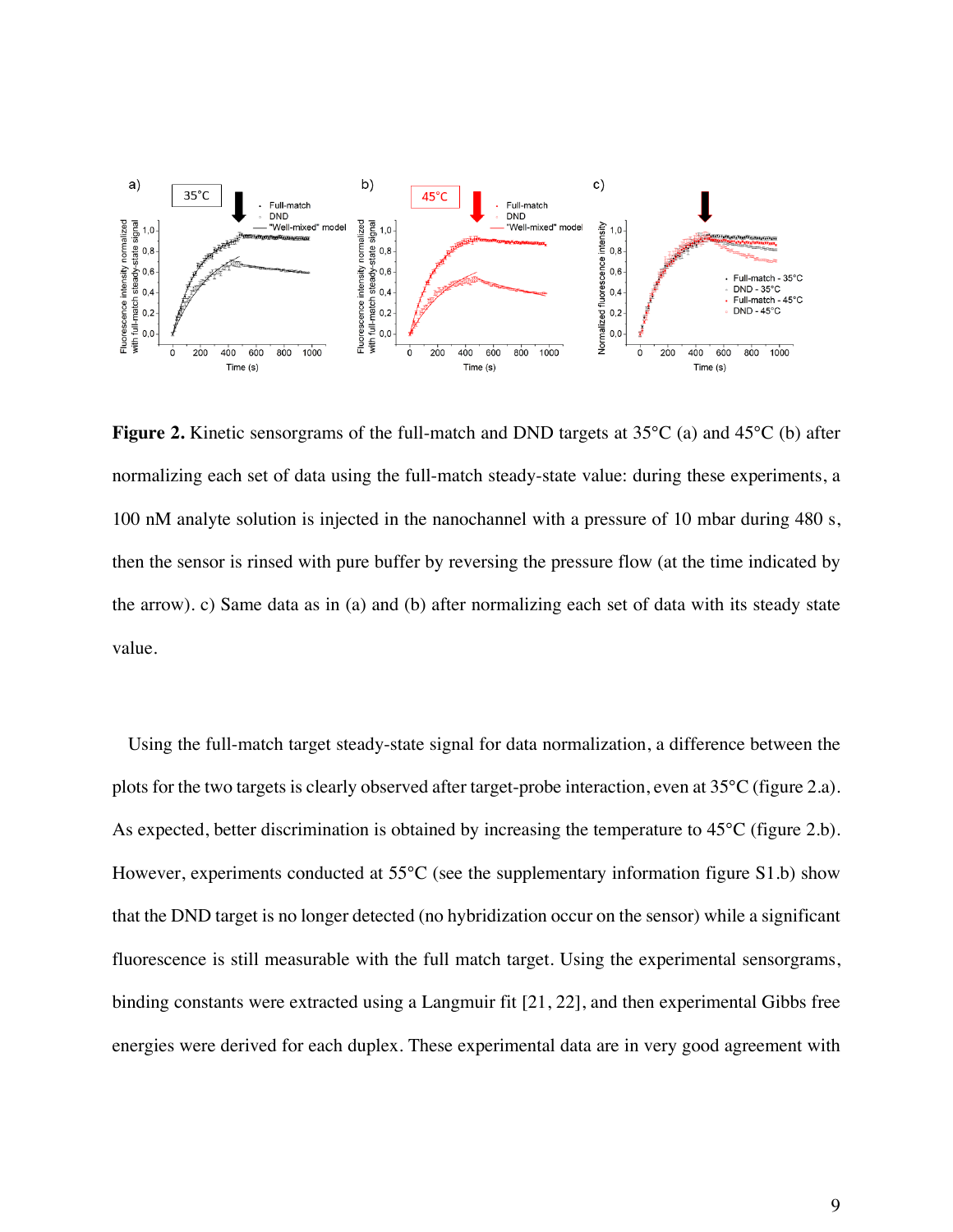the theoretical energies obtained with molecular dynamics simulations (see data in table 1 and description of the theoretical data calculation in the supplementary information).

An interesting point is that when the data normalization for full-match and DND is carried out using each steady state value (figure 2.c), no difference is observed during the association step between the signal from the full-match and from the DND targets whatever the operating temperature. Indeed, while the hybridized probe ratio is lower for the DND target, the dynamic behavior of the hybridization is similar. Nevertheless, a clear signal difference is measured during the dissociation step, even after normalization, because the DND unhook much faster than the fullmatch targets. Furthermore, the dissociation rate does not rely on sample concentration whereas the association rate does: this means that if the sample concentration is unknown, it is mandatory to carry out the dissociation step by rinsing the sensor to achieve proper target discrimination in the absence of reference.

| Target              | Interaction temperature | $\Delta G_{\rm Gibbs\,th}$ | $\Delta G_{\rm Gibbs\,exp}$ | Error   |
|---------------------|-------------------------|----------------------------|-----------------------------|---------|
|                     |                         | (kcal/mol)                 | (kcal/mol)                  | $(\%)$  |
| Full-               | 35                      | $-12.49$                   | $-12.36$                    | $1.0\,$ |
| match<br>$(let-7c)$ | 45                      | $-12.23$                   | $-12.18$                    | 0.4     |
| <b>DND</b>          | 35                      | $-11.39$                   | $-11.36$                    | 0.2     |
| $(\text{let-7f})$   |                         | $-10.57$                   | $-10.59$                    | 0.2     |

**Table 1.** Experimental and theoretical Gibbs free energies of the two targets and the LNA probe at the working temperatures.

The alternative method to analyze data during the association step, as proposed in this work, is to plot the hybridization profile along the sensor instead of providing a local analysis *vs.* time. Similar to kinetic analysis, the fluorescence response is first normalized using the steady state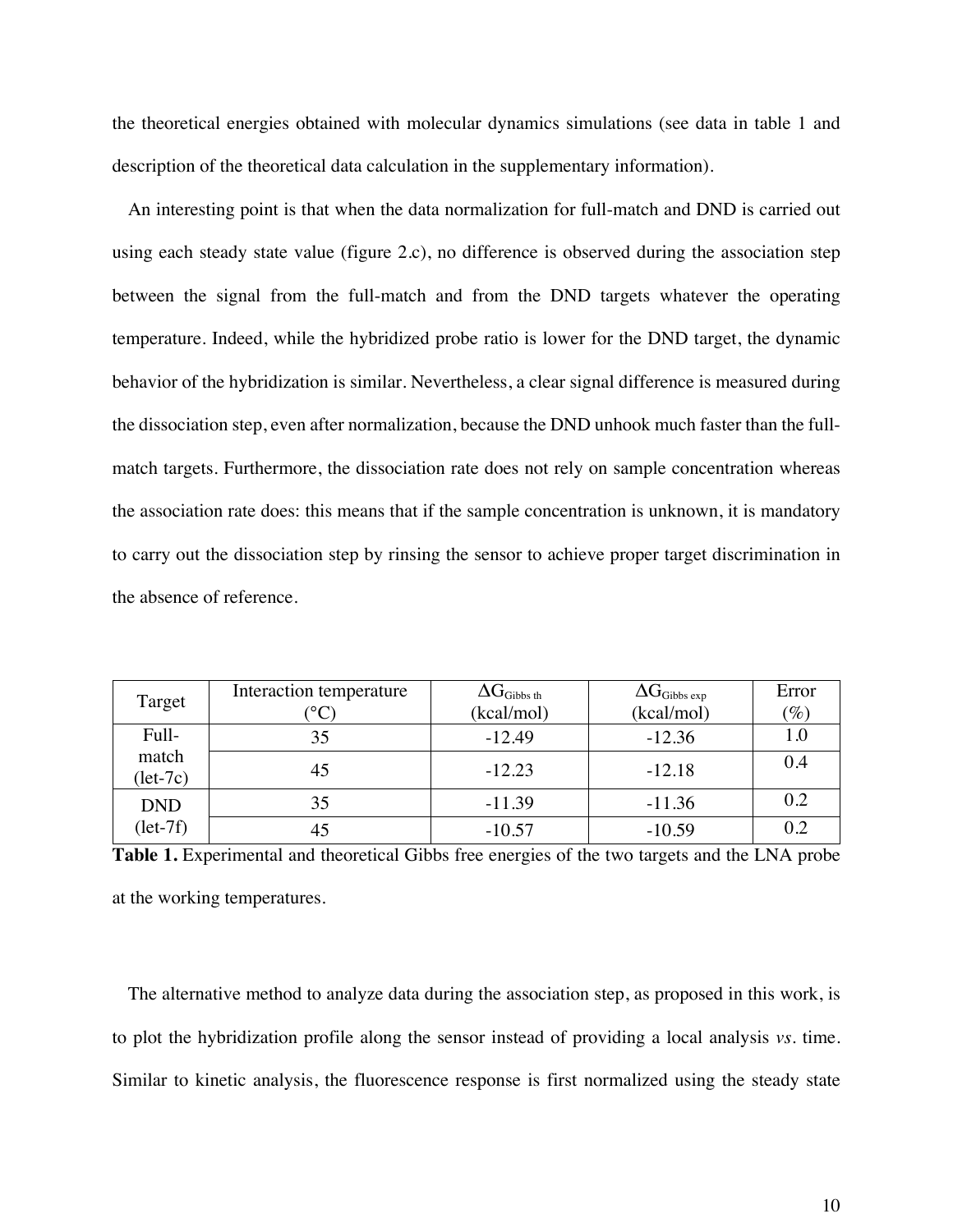signal of the full-match target (figures 3.a and 3.b). In addition, and because the flow velocity increases by approximately 20% due to the change in solution viscosity when shifting temperature, data are collected 360 s and 300 s after injecting the sample for experiments performed at 35°C and  $45^{\circ}$ C, respectively. This ensures an equivalent amount of molecules ( $\sim$  500 zeptomoles) injected into the sensor. As with the kinetic analysis, a clear signal difference between the two sequences is detectable at 35°C, because the duplex binding constant is weaker for the DND target. Consequently, the number of hybridized probes at equilibrium is lower and target molecules that do not interact with probes at the beginning of the sensor are carried out by the fluid flow and have the ability to do so downstream. This phenomenon may account for a lower response at the front of the sensor in case of the DND target while the measured fluorescence intensity is higher further down. The interesting feature of this analysis strategy is that when each profile is normalized with its own steady state value (figure 3.c), differences in the spatial profiles of the full-match and DND targets are still clear unlike what is observed on the association part of the sensorgrams (figure 2.c). A COMSOL simulation (fitting method in the supplementary information) using the experimental affinity constants obtained from the sensorgram fits confirms the influence of the differences in affinity on the hybridization profile  $(R$ -squared  $= 0.9903$ ).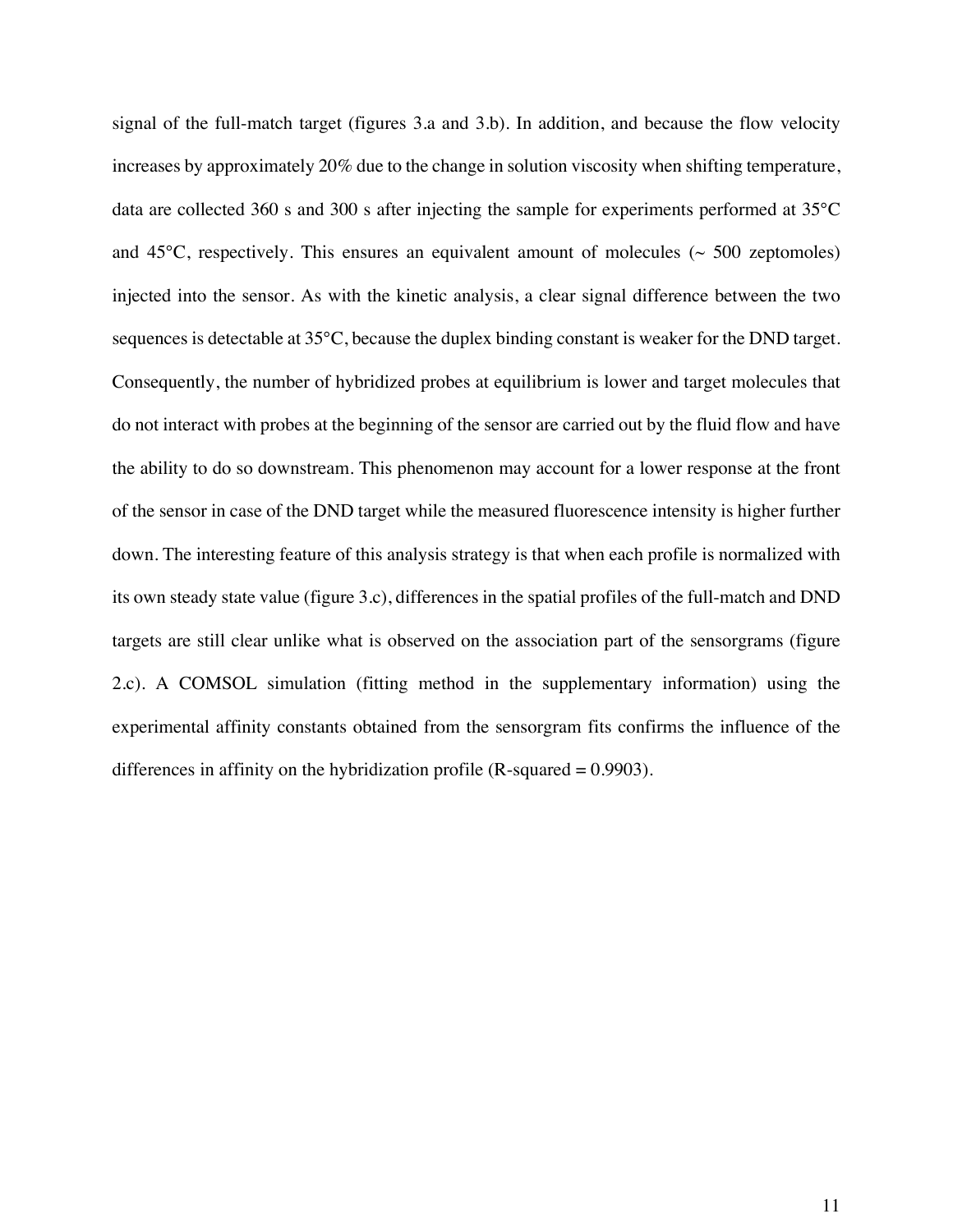

**Figure 3.** Hybridization profiles recorded during the association step a) at 35°C after 360 s of interaction, b) at 45°C after 300 s of interaction, all normalized using the full-match target steady state signal and c) Same data as in (a) and (b) after normalizing each set of data with its steady state value.

#### **Discrimination of single base difference within microRNA family members**

To demonstrate the high selectivity of our nanofluidic-embedded biosensor platform coupled to the proposed spatial profile analysis, we have selected two microRNA targets very difficult to discriminate, let-7b and let-7c, belonging to the same microRNA family (let-7), which sequences differ only by one nucleotide. The sixth adenine nucleotide (A) from the let-7c sequence is replaced by a guanine base (G) in the let-7b sequence leading to a guanine-thymine mispairing upon hybridization with the let-7c complementary probe (p-let-7c-3LNA), which is one of the most stable mismatch ( $\Delta T_m \sim 1^{\circ}\text{C}$ ). To increase the probe affinity with the RNA targets and improve the selectivity of the probe [23-24], we have designed probes with added LNA nucleotides at the SND position and the two nearby bases (cf. table S1 in the supporting information). Next, the hybridization temperature was optimized using melting curves, during which the ratio of hybridized probe is measured on the sensor at a constant target concentration with increasing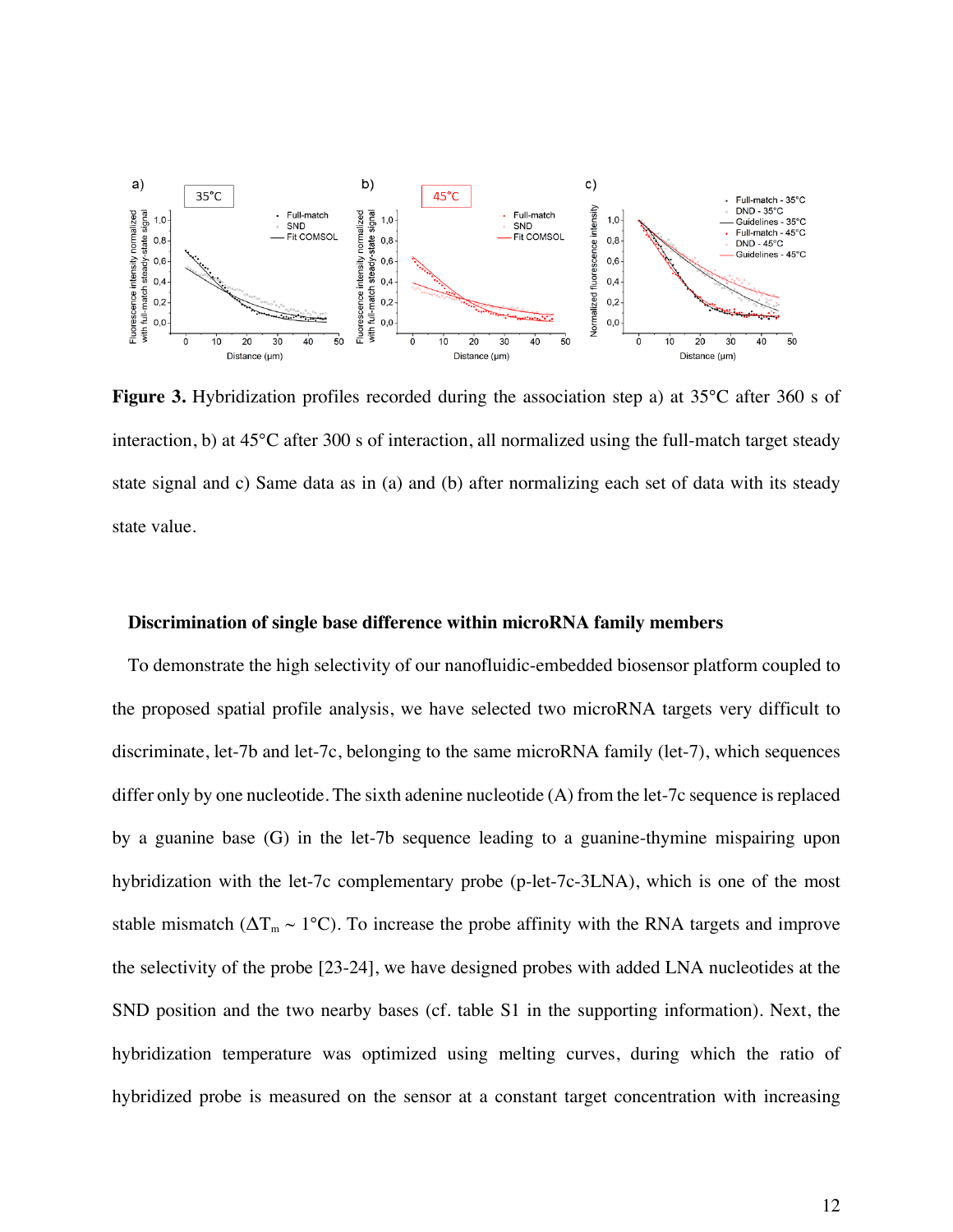temperature. Since a slight signal difference between the two target sequences was observed from 50°C to 60°C (figure S2 - not seen with classic DNA probes), this temperature range was selected for the hybridization experiments. The resulting hybridization profiles for the full-match and SND sequences at both temperatures are shown in figure 4: while discrimination is tenuous at 50°C, a difference between the profiles is clearly observed after a few minutes of interaction at 60°C, demonstrating that, following fine-tuning of the experimental conditions, the spatial analysis of the nanofluidic-embedded biosensor provides means to quickly and selectively distinguish SND in a single-step interaction.



**Figure 4.** Hybridization profiles recorded after 1200 seconds of interaction at 50°C and 60°C for the SND and the full-match targets (applied pressure: 5 mbar).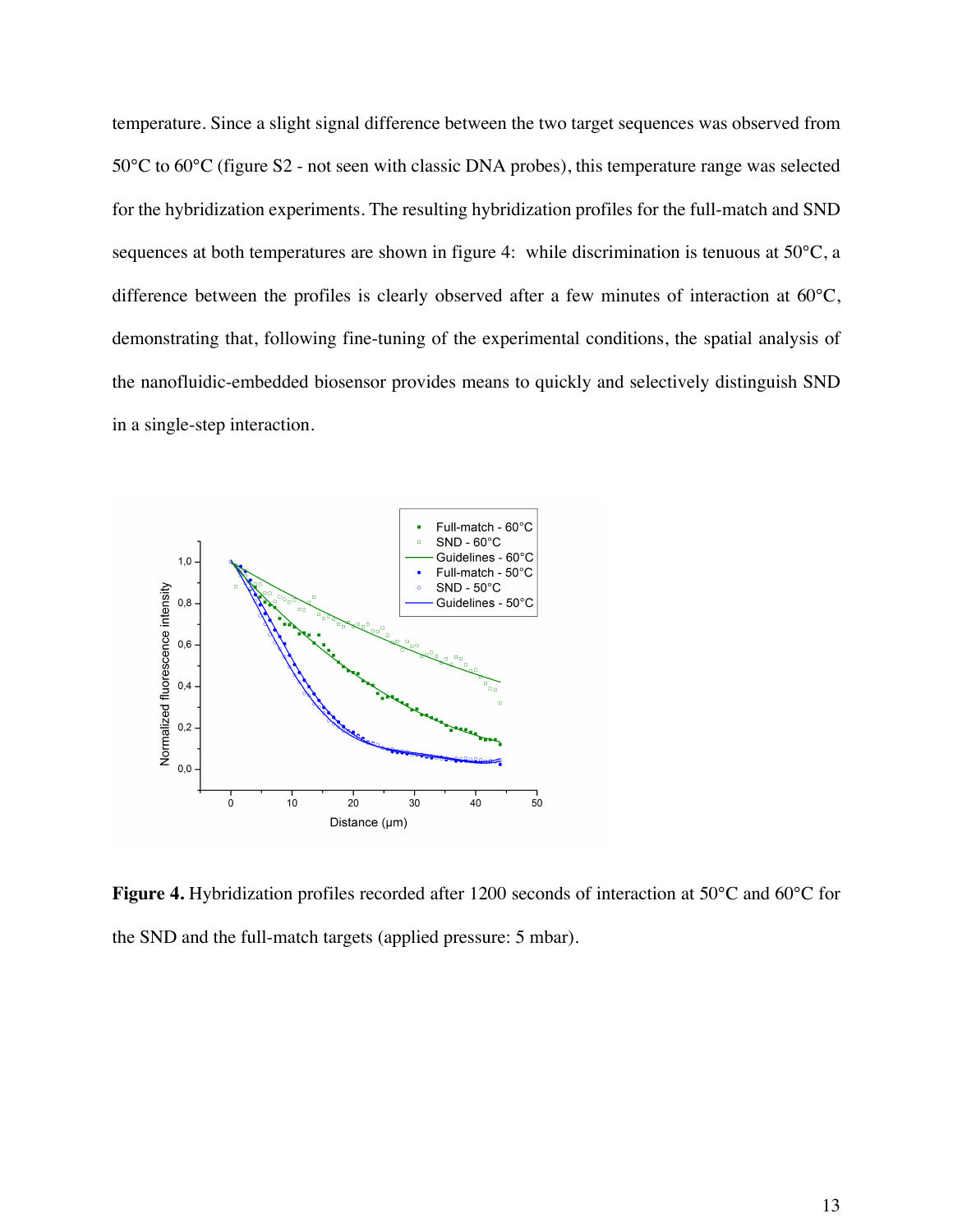#### **CONLUSION**

In this work, we present a novel microfluidic setting affording real-time detection of microRNA and selective enough to discriminate these tiny molecules at a single-base level. Moreover, this work describes for the first time a new analysis strategy for affinity biosensors operating in a convection-limited regime and full target collection with spatial resolution. Indeed, the hybridization profile measured at the sensor surface provides additional information compared to classically non-spatially resolved analysis due to the non-uniform hybridization rate along the sensor. Hence, kinetic data can possibly be derived during the association step only since it involves multiple binding and unbinding events along the fluid flow. This analysis stands out from classical kinetic approaches where full sensorgrams obtained not only through association but also dissociation require to rinse the sensor. Additionally, we have demonstrated that, by optimizing the operating temperature and the probe design, we could discriminate one of the most stable SND in a few minutes. Hence, this work opens doors to many applications where high-selectivity and short analysis times are requested. We suggest that it could be a suitable technique to detect DNA mutation or methylation, another landmark of (epi)genetic modification, which seems to modulate DNA duplex affinity [25]. More generally, the presented analysis method can also be applied to any transduction scheme for spatially resolved biosensors integrated into nanofluidic channels.

#### MATERIALS AND METHODS

#### **Materials and reagents**

Oligonucleotides (targets and probes) sequences were synthesized by Eurogentec (Liège, Belgium) ( $cf.$  sequences in the supplementary table S1). Buffer solution PBS  $1\times$  was purchased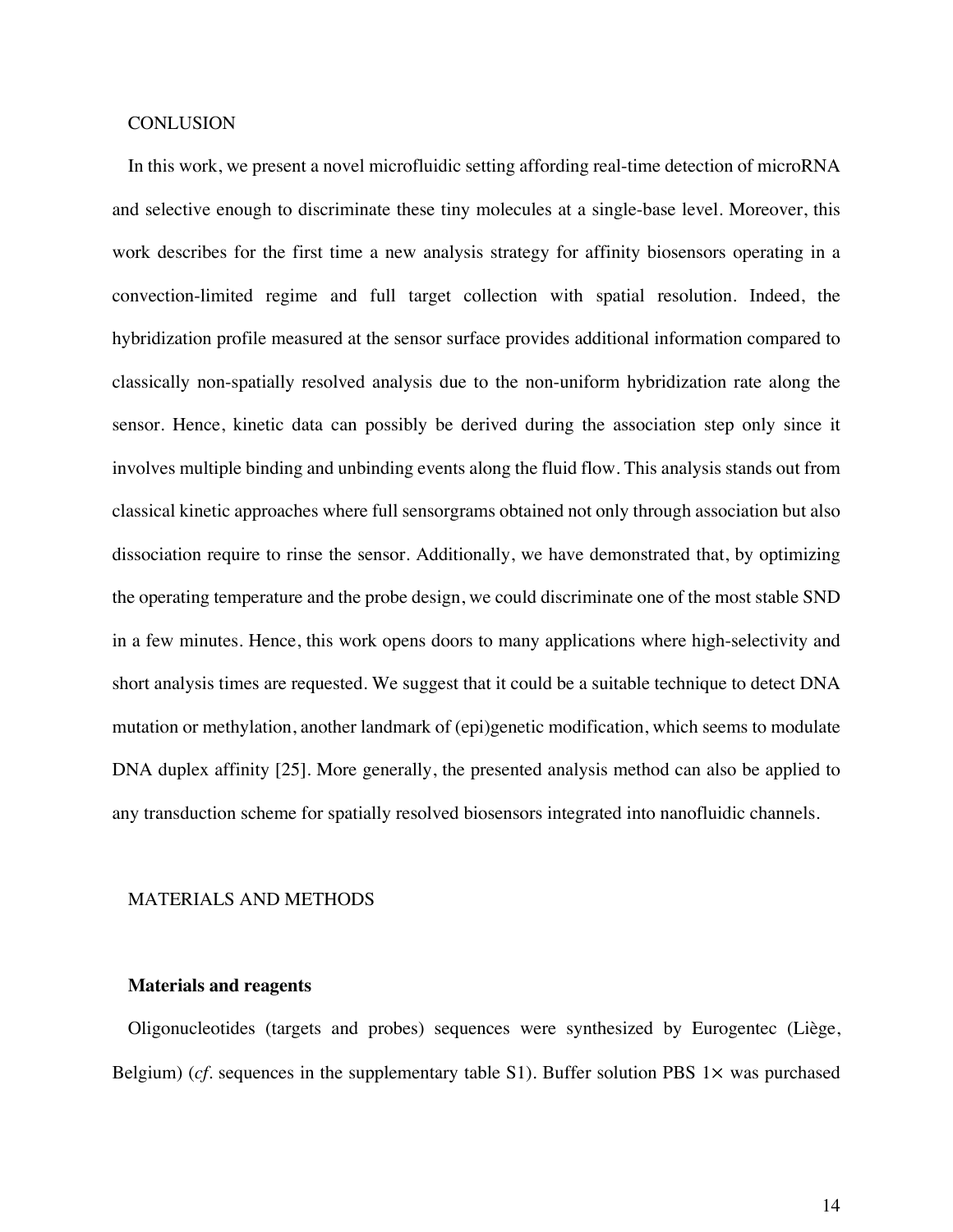from Life Technologies (Carlsbad, USA). MCE (mercaptoethanol) was purchased from Sigma-Aldrich (USA).

#### **Fabrication of bio-functionalized nanofluidic devices**

The chip microfabrication process has been previously described [26]. The functionalization protocol used to graft the probe molecules onto gold patches embedded in the nanofluidic channels was carried out before chip sealing. Briefly, it consists in a one-hour incubation of thiolated DNA probes (p-let7-c-3LNA or p-let7-c-6LNA in table S1) followed by a one-hour incubation of MCE after deionized water rinsing and  $N_2$  drying [27]. Encapsulation of the fabricated micro- and nanochannels was carried out by means of a hard-PDMS coated cover glass activated with oxygen plasma at room temperature, as described previously [28].

#### **Fluorescence interaction**

After sensor functionalization and chip encapsulation, fluorescently labeled microRNA targets diluted at 100 nM in PBS 1× solution were introduced in the nanofluidic channels using pressure driven flow (MFCS, fluigent). Applied pressure during the experiments was 5 or 10 mbar. Binding of the fluorescent targets to the biosensor surface immobilized with probe molecules was monitored in real-time using an inverted fluorescence microscope (Olympus IX71) coupled to a light source (lumencor, SOLA 6-LCR-SB) and an EMCCD ( $iXon<sup>EM</sup> + 885$ , Andor) with a 20 $\times$ objective and a Cy3-dedicated filter set (41007a-Cy3, chroma). The exposure time was 200 ms and the imaging period was 15 s or 30 s. Reverse buffer flow operation with PBS  $1\times$  was used to achieve full kinetic sensorgrams (association and dissociation phases). Temperature was controlled by the PE94 LinkPad temperature controller from Linkam (UK).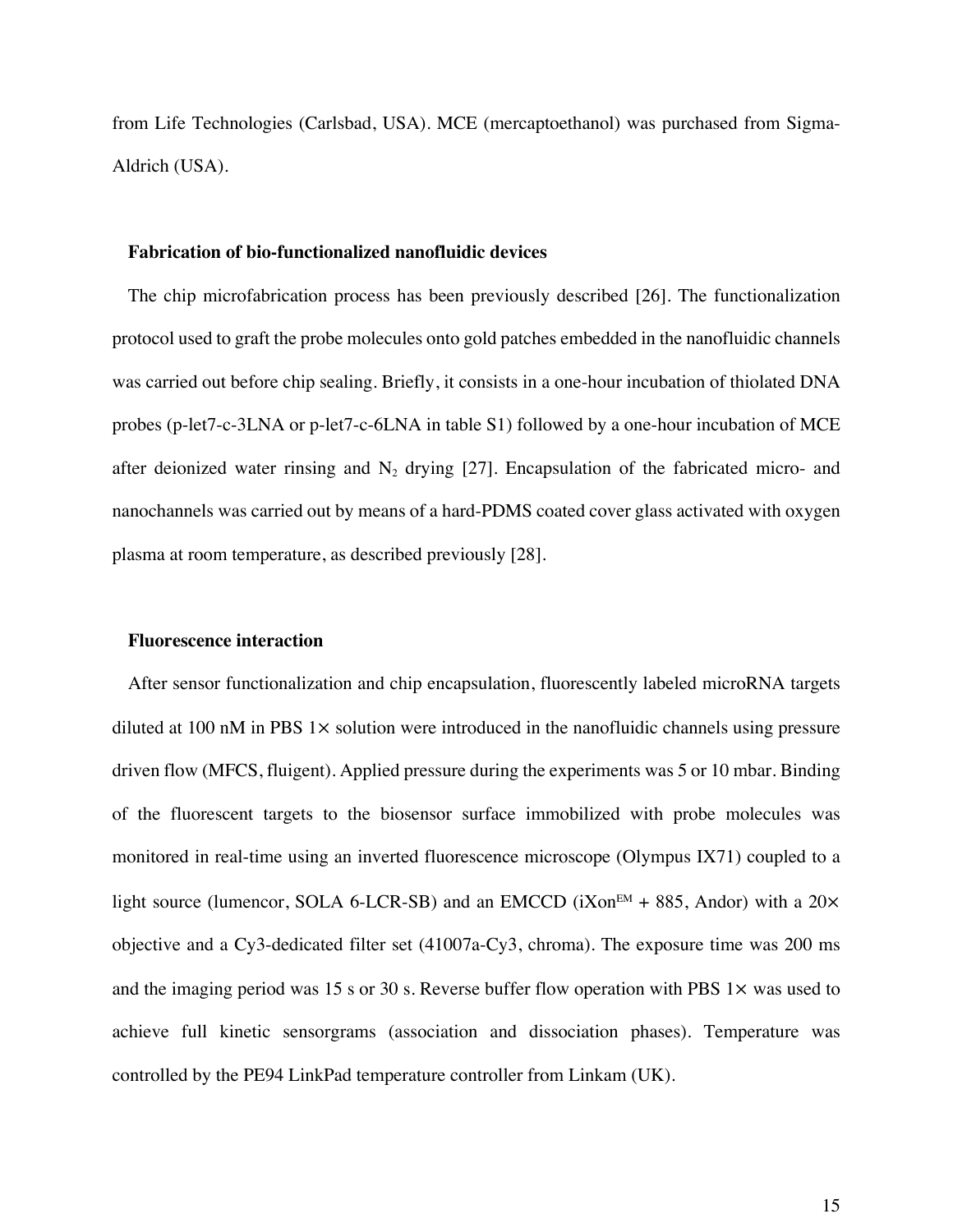#### ASSOCIATED CONTENT

#### **Supporting Information**.

The following files are available free of charge.

Table of oligonucleotide sequences, Kinetic sensorgrams of the full-match and DND targets at room temperature and 55°C, On chip melting curves for the SND and the full-match targets, Profile fitting method with COMSOL simulation and Theoretical Gibbs free energy calculation method (PDF).

#### AUTHOR INFORMATION

#### **Corresponding Author**

† tleichle@laas.fr

#### **Author Contributions**

The manuscript was written through contributions of all authors. All authors have given approval to the final version of the manuscript.

#### **Funding Sources**

ANR-13-IS10-0001, IDEX Programme Oncodevice Action Thématique Stratégique 2013 Université Fédérale de Toulouse, Fondation ARC programme Jeune Chercheur.

#### ACKNOWLEDGMENT

We thank CALMIP supercomputer center for CPU resources.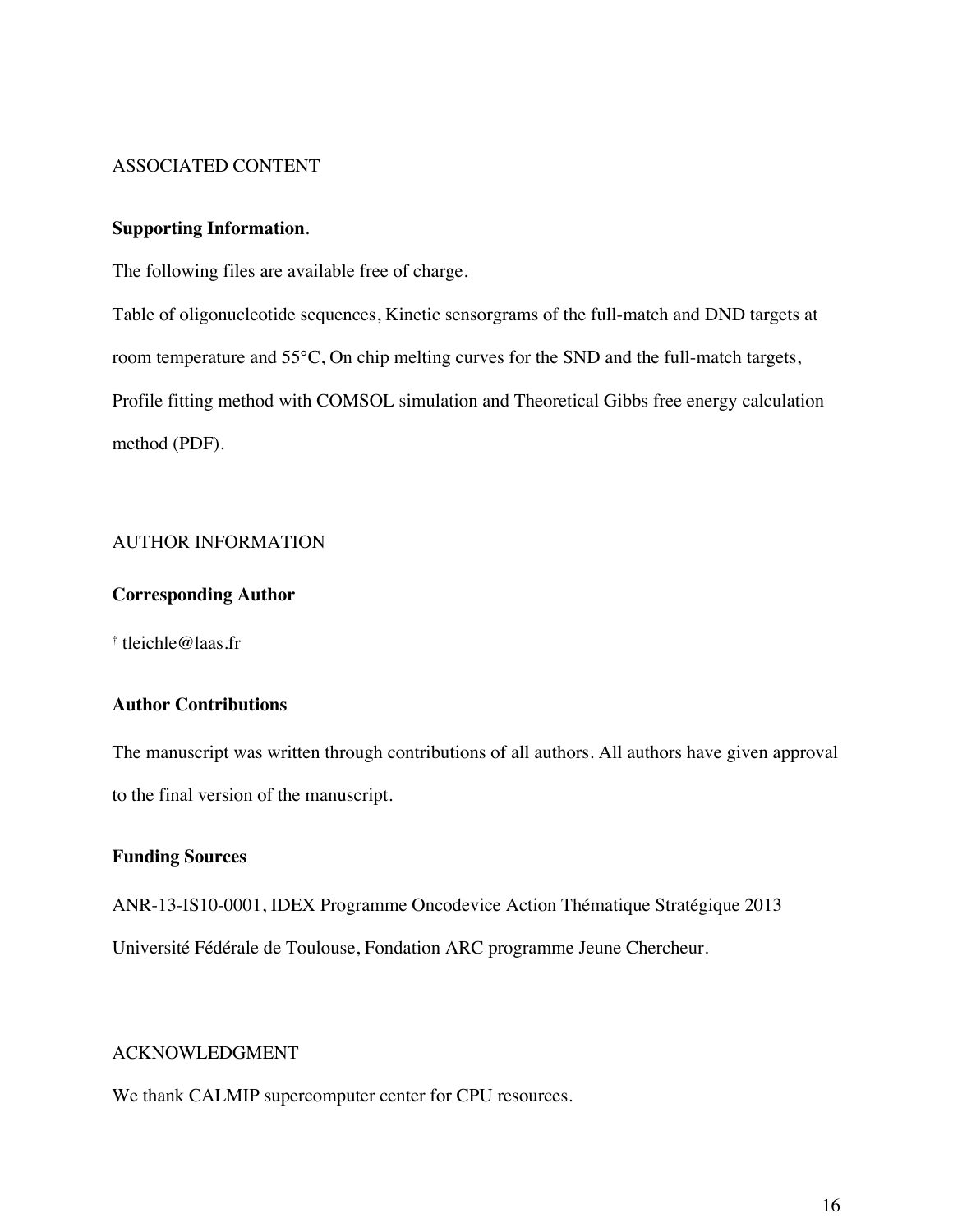#### ABBREVIATIONS

SND, single nucleotide difference; DND, double nucleotide difference.

#### REFERENCES

1. Karki, R.; Pandya, D.; Elston, R. C.; Ferlini, C. Defining 'mutation' and 'polymorphism' in the era of personal genomics. *BMC Med Genomics* **2015**, 8. DOI 10.1186/s12920-015-0115-z.

2. Nielsen, R.; Paul, J. S.; Albrechtsen, A.; Song, Y. S. Genotype and SNP calling from nextgeneration sequencing data. *Nat Rev Genet* **2011**, 12, 443–451.

3. Li, R.; Li, Y.; Fang, X.; Yang, H.; Wang, J.; Kristiansen, K.; Wang, J. SNP detection for massively parallel whole-genome resequencing. *Genome Res* **2009**, 19, 1124–1132.

4. Sanger, F.; Nicklen, S.; Coulson, A. R. DNA sequencing with chain-terminating inhibitors. *Proc. Natl. Acad. Sci. U.S.A.*, **1977**, 74, 5463–5467.

5. Mullikin, J. C.; Hunt, S.E.; Cole, C.G.; Mortimore, B.J.; Rice, C.M.; Burton, J.; Matthews, L.H.; Pavitt, R.; Plumb, W.; Sims, S.K.; Ainscough, R.M.R.; Attwood, J.; Bailey, J.M.; Barlow, K.; Bruskiewich, R.M.M.; Butcher, P.N.; Carter, N.P.; Chen, Y.; Clee, C.M.; Coggill, P.C.; Davies, J.; Davies, R.M.; Dawson, E.; Francis, M.D.; Joy, A.A.; Lamble, R.G.; Langford, C.F.; Macarthy, J.; Mall, V.; Moreland, A.; Overton-Larty, E.K.; Ross, M.T.; Smith, L.C.; Steward, C.A.; Sulston, J.E.; Tinsley, E.J.; Turney, K.J.; Willey, D.L.; Wilson, G.D.; McMurray, A.A.; Dunham, I.; Rogers, J.; Bentley, D.R*.* An SNP map of human chromosome 22. *Nature*, **2000**, 407, 516–520.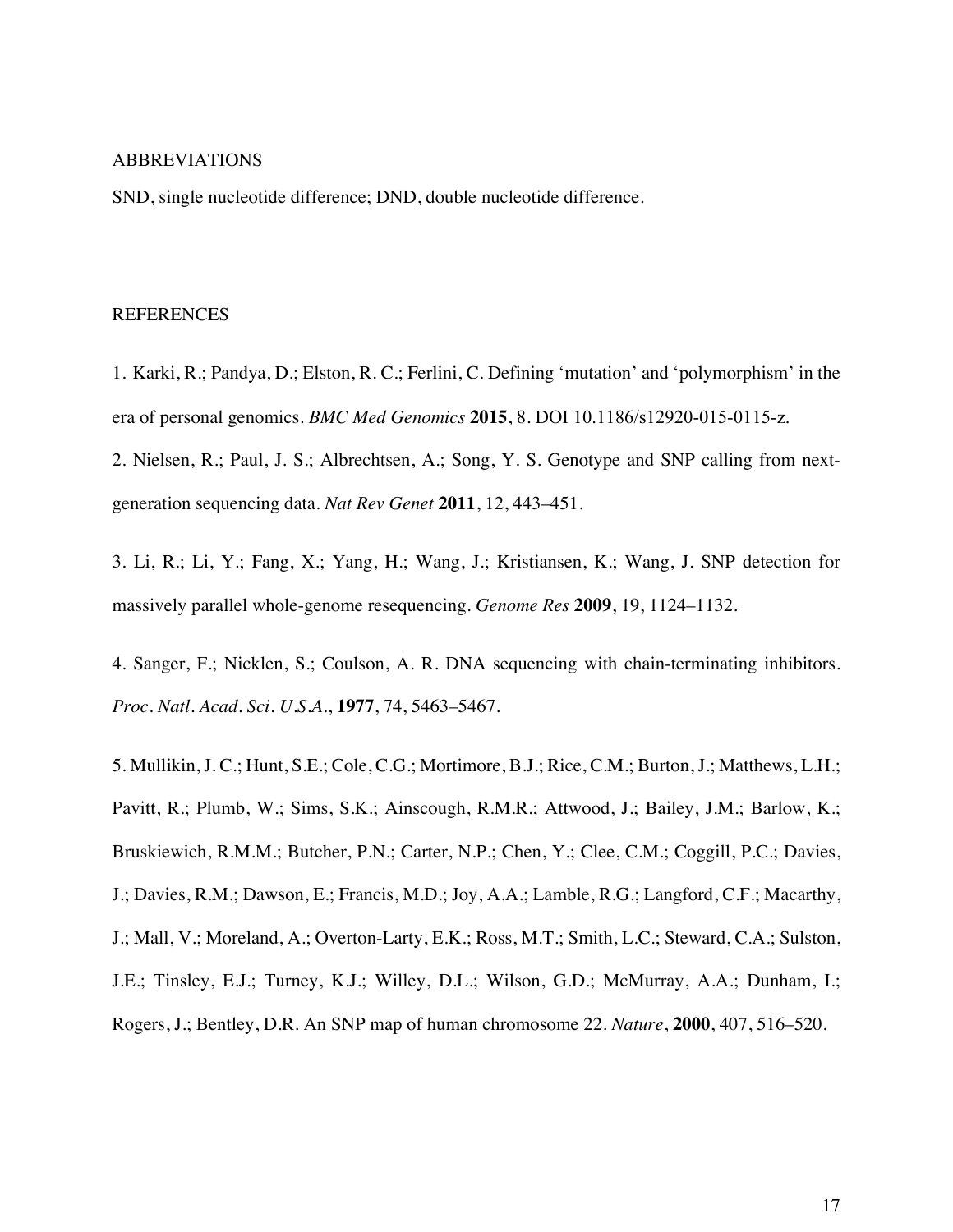6. Urakawa, H.; El Fantroussi, S.; Smidt, H.; Smoot, J.C.; Tribou, E.H.; Kelly, J.J.; Noble, P.A.; Stahl, D.A*.* Optimization of single-base-pair mismatch discrimination in oligonucleotide microarrays. *Appl. Environ. Microbiol.*, **2003**, 69, 2848–2856.

7. Upadhyaya, A.; Smith, R. A.; Chacon-Cortes, D.; Revêchon, G.; Bellis, C.; Lea, R. A.; Haupt, L. M.; Chambers, S. K.; Youl, P. H.; Griffiths, L. R. Association of the microRNA-Single Nucleotide Polymorphism rs2910164 in miR146a with sporadic breast cancer susceptibility: A case control study. *Gene* **2016**, 576, 256–260.

8. Qi, J.-H.; Wang, J.; Chen, J.; Shen, F.; Huang, J.-T.; Sen, S.; Zhou, X.; Liu, S.-M.. Highresolution melting analysis reveals genetic polymorphisms in MicroRNAs confer hepatocellular carcinoma risk in Chinese patients. *BMC Cancer* **2014**, 14, 643-655.

9. Zeng, Y.; Zhu, G.; Yang, X.; Cao, J.; Jing, Z.; Zhang, C. A quantum dot-based microRNA nanosensor for point mutation assays. *Chemical Communications* **2014**, 50, 7160–7162.

10. Guo, Q.; Bai, Z.; Liu, Y.; Sun, Q. A molecular beacon microarray based on a quantum dot label for detecting single nucleotide polymorphisms. *Biosensors and Bioelectronics* **2016**, 77, 107–110.

11. Khoshfetrat, S. M.; A. Mehrgardi. M. Dual amplification of single nucleotide polymorphism detection using graphene oxide and nanoporous gold electrode platform. *Analyst* **2014**, 139, 5192– 5199.

12. Park, K.; Choi, B.; Kim, Y. S.; Shin, S.; Hah, S. S.; Jung, W.; Oh, S.; Kim, D. Detection of single-base mutation in RNA using T4 RNA ligase-based nick-joining or DNAzyme-based nickgeneration. *Analytical Biochemistry* **2011**, 414, 303–305.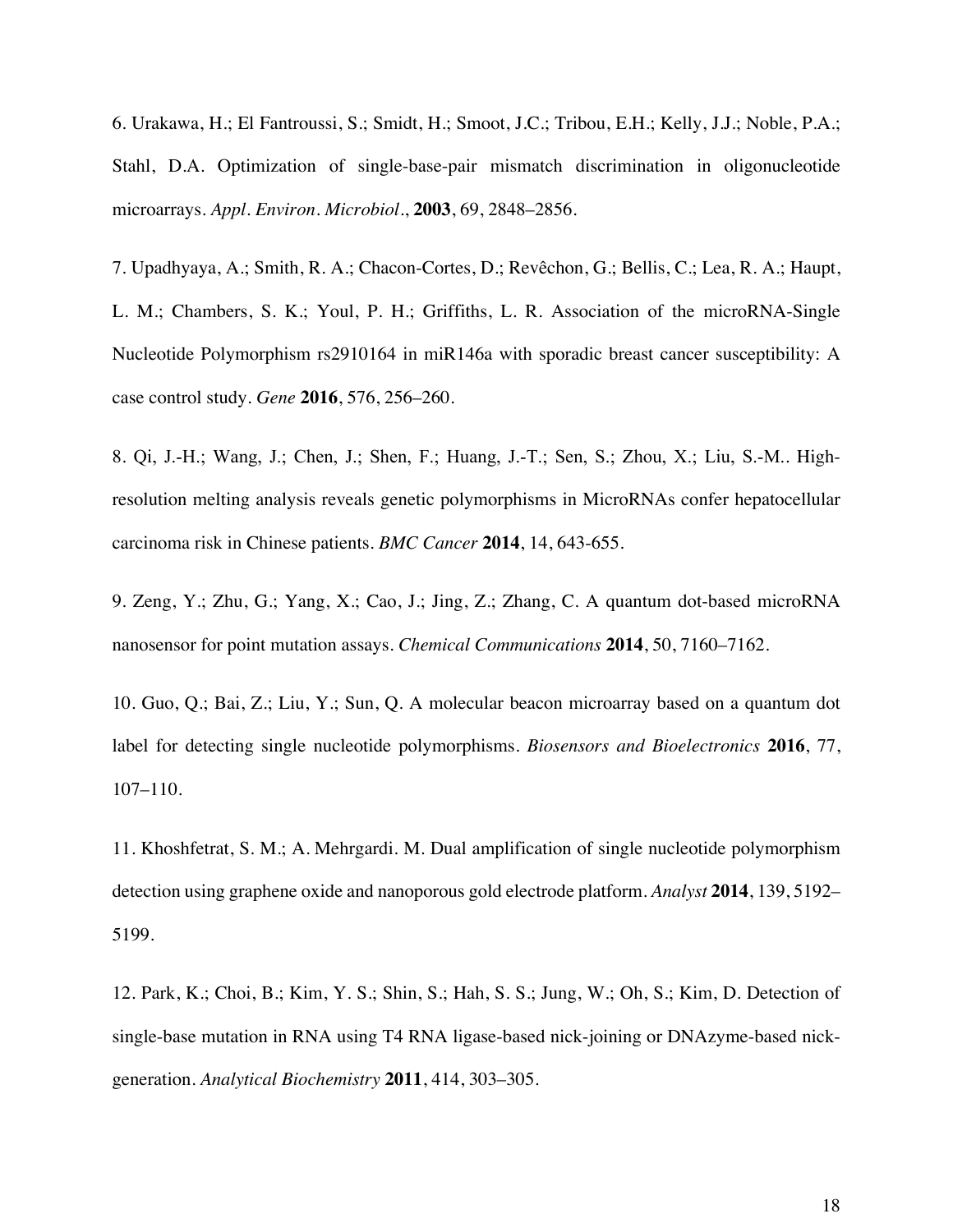13. Yoon, H. R.; Lee, J. M.; Jung, J.; Lee, C.; Chung, B. H.; Jung, Y. Highly improved specificity for hybridization-based microRNA detection by controlled surface dissociation. *Analyst* **2014**, 139, 259–265.

14. Peterson, A. W.; Wolf, L. K.; Georgiadis, R. M. Hybridization of Mismatched or Partially Matched DNA at Surfaces. *J. Am. Chem. Soc.* **2002**, 124, 14601–14607.

15. Qavi, A. J.; Mysz, T. M.; Bailey, R. C. Isothermal Discrimination of Single-Nucleotide Polymorphisms via Real-Time Kinetic Desorption and Label-Free Detection of DNA Using Silicon Photonic Microring Resonator Arrays. *Anal. Chem.* **2011**, 83, 6827–6833.

16. Naiser, T.; Kayser, J.; Mai, T.; Michel, W.; Ott, A. Position dependent mismatch discrimination on DNA microarrays – experiments and model. *BMC Bioinformatics* **2008**, 9, 509–521.

17. Pan, S.; Sun, X.; Lee, J. K. Stability of complementary and mismatched DNA duplexes: Comparison and contrast in gas versus solution phases. *International Journal of Mass Spectrometry* **2006**, 253, 238–248.

18. Squires, T. M.; Messinger, R. J.; Manalis, S. R. Making it stick: convection, reaction and diffusion in surface-based biosensors. *Nat Biotech* **2008**, 26**,** 417–426.

19. Sun, H.; Xiang, J.; Zhang, X.; Chen, H.; Shi, Y.; Yu, L.; Yang, Q.; Li, Q.; Guan, A. A colorimetric temperature sensor of a cyanine dye supramolecule and its application in reversible switch. *Applied Physics Letters* **2014**, 105, 071914.

20. Sanborn, M. E.; Connolly, B. K.; Gurunathan, K.; Levitus, M. Fluorescence Properties and Photophysics of the Sulfoindocyanine Cy3 Linked Covalently to DNA. *J. Phys. Chem. B* **2007**, 111, 11064–11074.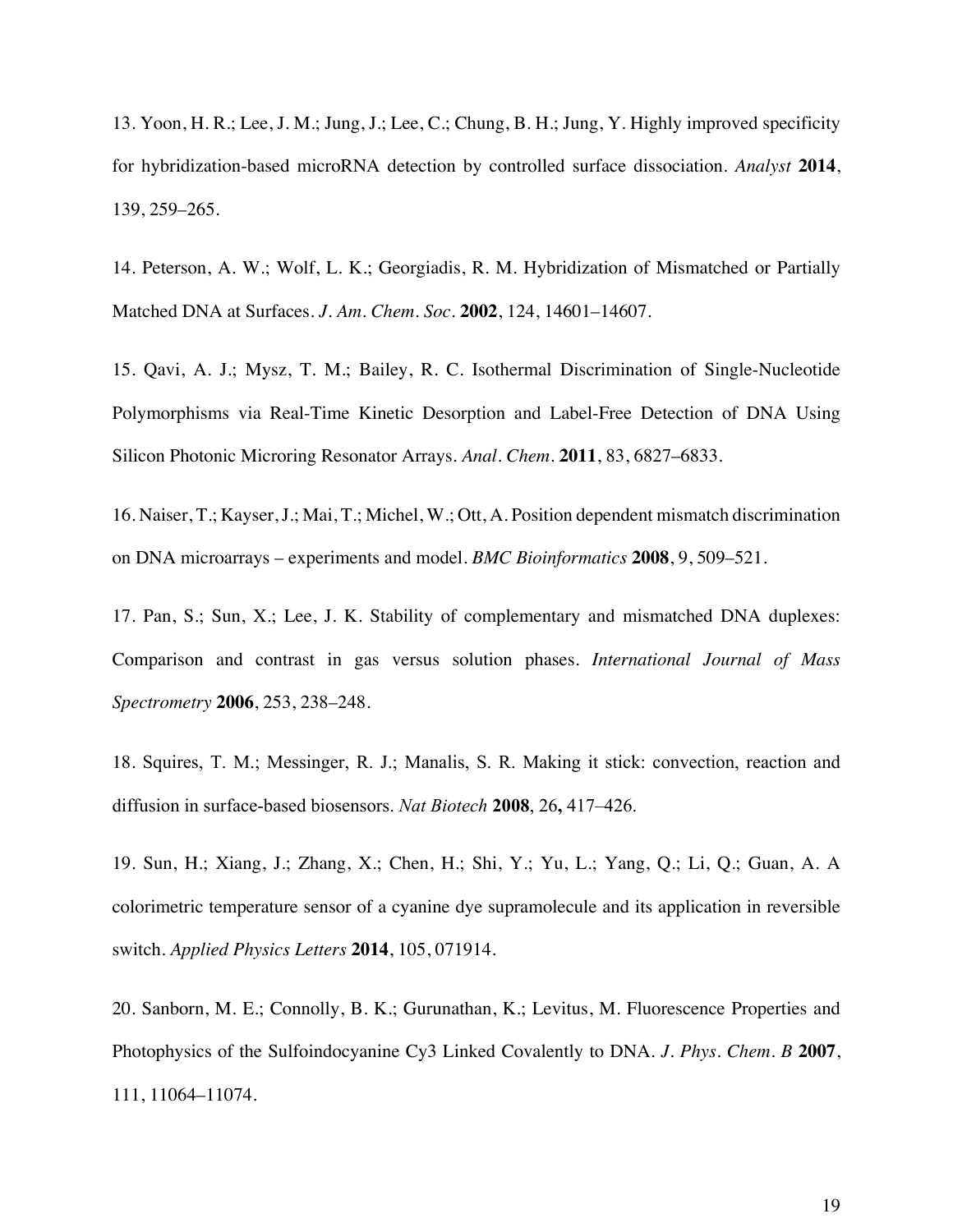21. Vijayendran, R. A.; Ligler, F. S.; Leckband, D. E. A Computational Reaction−Diffusion Model for the Analysis of Transport-Limited Kinetics. *Anal. Chem.* **1999**, 71, 5405–5412.

22. Wang, J.-Y.; Drlica, K. Modeling hybridization kinetics. *Mathematical Biosciences* **2003**, 183, 37–47.

23. You, Y.; Moreira, B. G.; Behlke, M. A.; Owczarzy, R. Design of LNA probes that improve mismatch discrimination. *Nucleic Acids Res* **2006**, 34, e60.

24. Castoldi, M.; Schmidt, S.; Benes, V.; Noerholm, M.: Kulozik, A. Z.; Hentze, M. W.; Muckenthaler, M. U. A sensitive array for microRNA expression profiling (miChip) based on locked nucleic acids (LNA). *RNA* **2006**, 12, 913–920.

25. Karberg, M.; Leavitt, R.; Cabaya, D. A.; Eden, M. V.; Jia, X. Y. Abstract #5147: A method for quantifying DNA methylation percentage without chemical modification. *Cancer Res* **2009**, 69, 5147– 5147.

26. Teerapanich, P.; Pugnière, M.; Henriquet, C.; Lin, Y.; Chou, C.; Leïchlé, T. Nanofluidic Fluorescence Microscopy (NFM) for real-time monitoring of protein binding kinetics and affinity studies. *Biosensors and Bioelectronics* **2017**, 88, 25–33.

27. Wong, E. L. S.; Chow, E.; Gooding, J. J. DNA Recognition Interfaces: The Influence of Interfacial Design on the Efficiency and Kinetics of Hybridization. *Langmuir* **2005**, 21, 6957– 6965.

28. Leïchlé, T.; Lin, Y.; Chiang, P.; Hu, S.; Liao, K.; Chou, C. Biosensor-compatible encapsulation for pre-functionalized nanofluidic channels using asymmetric plasma treatment*. Sensors and Actuators B: Chemical* **2012**, 161, 805–810.

20